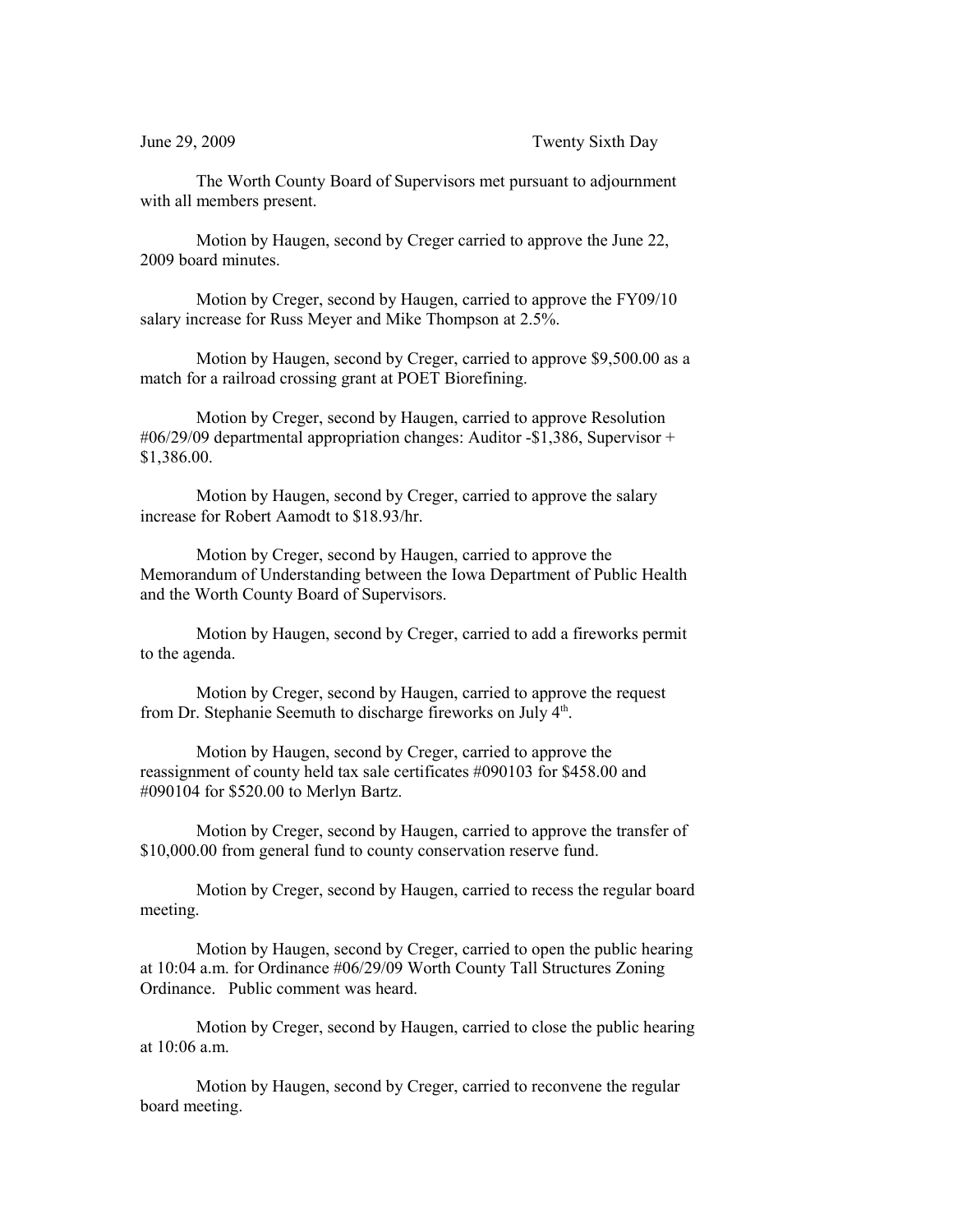Motion by Haugen, second by Creger, carried to waive the second and third reading of Ordinance #06/29/09 Worth County Tall Structures Zoning Ordinance.

Motion by Creger, second by Haugen, carried to approve Ordinance #06/29/09 Worth County Tall Structures Zoning Ordinance.

Motion by Haugen, second by Creger, carried to rent 735 Central Ave., Northwood, IA for the Veteran's Affairs office.

Motion by Creger, second by Haugen, carried to approve ICAP as our insurance carrier for property & casualty insurance for FY09/10.

| The following claims were approved:    |              |           |
|----------------------------------------|--------------|-----------|
| <b>Alliant Energy</b>                  | Service-Nur  | 1,881.59  |
| <b>American Solutions For Business</b> | Supplies-Trs | 418.56    |
| B & J Water Conditioning Inc           | Supplies-Gsr | 54.00     |
| <b>Bankers Trust</b>                   | Service-Ndp  | 100.00    |
| <b>Bruesewitz Chevrolet</b>            | Service-Hha  | 4,017.13  |
| Codex                                  | Service-Shf  | 2,022.75  |
| Community Care Inc                     | Service-Mha  | 173.47    |
| <b>County Case Management</b>          | Edu-Mha      | 250.00    |
| Duncan Heights Inc                     | Service-Mha  | 4,313.34  |
| Ehrich, Cherrice                       | Mileage-Mha  | 111.69    |
| <b>Electronic Engineering</b>          | Supplies-Shf | 8,069.99  |
| Fisher, Jane                           | Mileage-Mha  | 99.96     |
| Greve, Jeff                            | Mileage-Att  | 22.95     |
| Hanlontown Fire Department             | Cap-E91      | 2,000.00  |
| Iowa County Atty's Assoc               | Edu-Att      | 270.00    |
| Iowa Department of Natural Res         | Edu-San      | 275.00    |
| Jensen, Bobbie                         | Mileage-Mha  | 53.04     |
| John Deere Government &                | Equip-Cap    | 24,270.90 |
| Low's Standard                         | Fuel-Asr     | 25.50     |
| Mail Services Llc                      | Supplies-Trs | 242.40    |
| Mental Health Center Of                | Service-Mha  | 6,691.90  |
| Mireles, Sandra                        | Mileage-Mha  | 421.26    |
| <b>Next Generation Technologies</b>    | Service-Mha  | 1,642.17  |
| Niacog                                 | Service-Tra  | 498.48    |
| Niebur, Ellen                          | Mileage-Mha  | 172.38    |
| <b>Opportunity Village</b>             | Service-Mha  | 468.00    |
| Parmley, Jerry                         | Exp-Vaf      | 3,356.42  |
| Pritchard's of Northwood Inc           | Service-Phd  | 273.00    |
| Reindl Repair                          | Service-Shf  | 1,400.56  |
| <b>Reserve Account</b>                 | Postage-Asr  | 100.00    |
| T & S General Hauling                  | Service-Sdp  | 455.00    |
| The Sidwell Company                    | Service-Dap  | 1,250.00  |
| <b>Thofson Tree Service</b>            | Service-Gsr  | 150.00    |
| Us Cellular                            | Service-Asr  | 27.35     |
| Ver Helst Snyder Drug                  | Supplies-Trs | 3.99      |